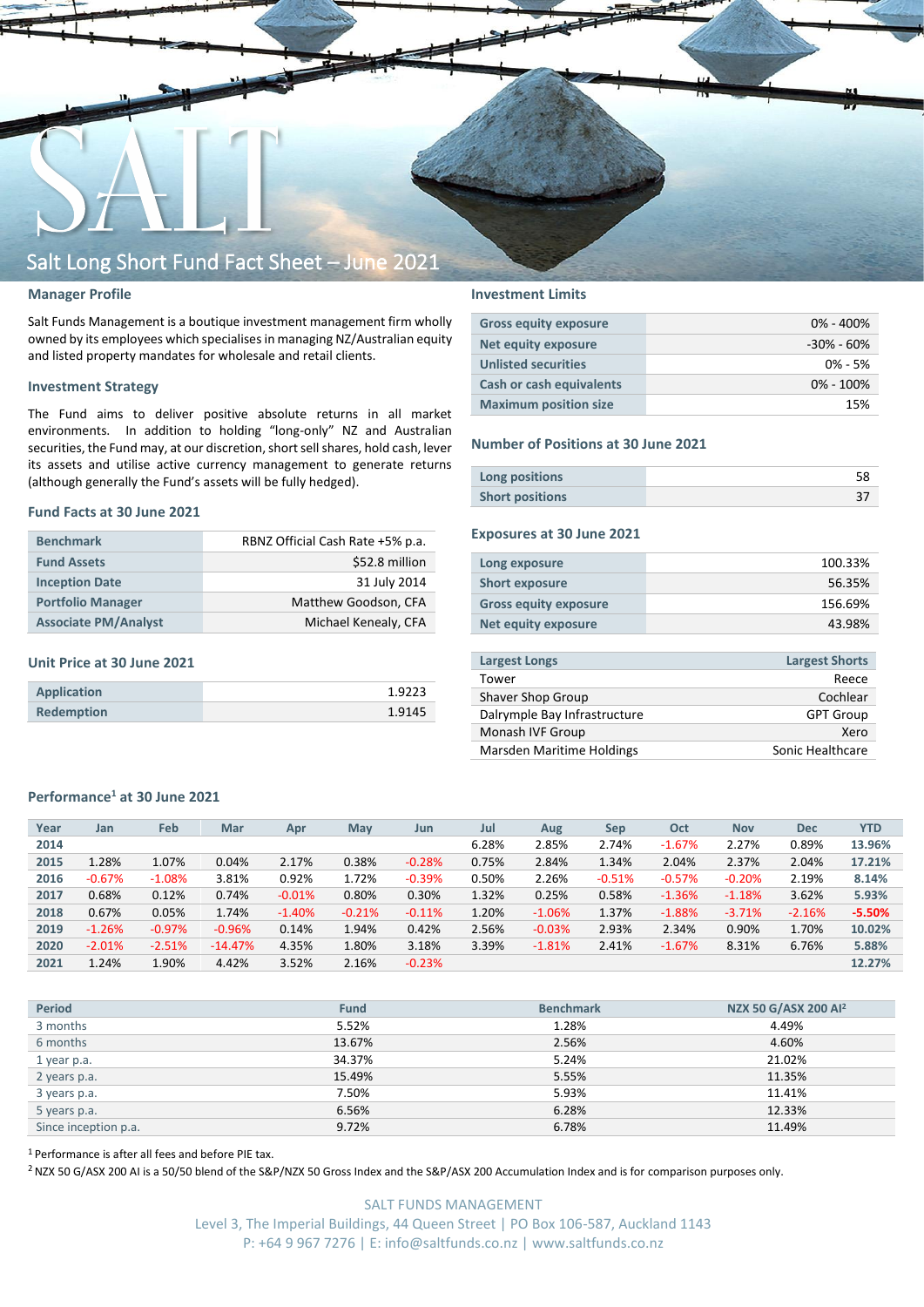# SALT

### **Country Allocation at 30 June 2021 (Gross Equity Exposure) June 2021 Individual Stock Contribution**





### **Fund Commentary**

Dear Fellow Investor,

The month of June saw the Fund experience a slight hiatus in its run of strong performances, with a return of -0.23%. The results of stock selection were more variable than previously, with several instances of brilliance being offset by several cases of the opposite. Strong performance from our long book was offset by a large drag from our shorts.

More importantly, the underlying drivers of markets changed quite dramatically, with a return to outperformance by very expensive momentum and quality growth stocks, while the reasonably valued cyclicals that have done so well for us in recent months lagged.

This change in underlying drivers reflected a welter of conflicting economic data and even more conflicting central bank prognostications. The US Fed made a slightly hawkish tilt which saw yield curves flatten but then attempted to walk that back to a degree. Inflation and growth data came in hot and heavy across the key markets that we really pay attention to of NZ, Australia and the USA. However, central banks showed little inclination to move beyond talking about relenting on their unprecedentedly easy monetary policy settings.

The bulls took this as a signal that "goldilocks" is alive and well and charged back into the momentum and quality names that have dominated in recent years. Quite simply, when bond yields decline, these stocks outperform. In just one month, the MSCI World Growth Index outperformed its Value cousin by 5.4%.

We disagree that goldilocks has returned and view its resurrection in the final weeks of June as a last hurrah. Central banks are hopelessly behind the curve and at some point, will need to act. Worse, their explicit move to a "data dependent" rather than a forecast approach to monetary policy means they are being far less forward-looking than in the past, creating a significant risk for investors around pivotal data releases.

As Barbara Tuchman put it in a different context in her famous book, The Guns Of August, "on history's clock it was sunset, the sun of the old world setting in a dying blaze of splendour never to be seen again." That is how we feel about the goldilocks trade.

The Fund's net length continued to decline, moving from 47% to 44% - a far cry from the low-mid 50% region that we ran for a number of months. Our gross position grew quite sharply from 140% to 156% as we aggressively took advantage of opportunities on both sides of the ledger in the changing markets in the last two weeks of June.

We view our positioning as relatively market-neutral but as always this depends on what factors are working in the market relative to our normal positioning of being long stocks that are cheap relative to their growth prospects and short overpriced darling stocks. We did not do quite as well as usual on the eight down days in June for the 50/50 index of Australia and NZ. We were up on only three of them and we averaged a return of - 0.06% although this was still markedly better than the -0.37% average for long-only markets.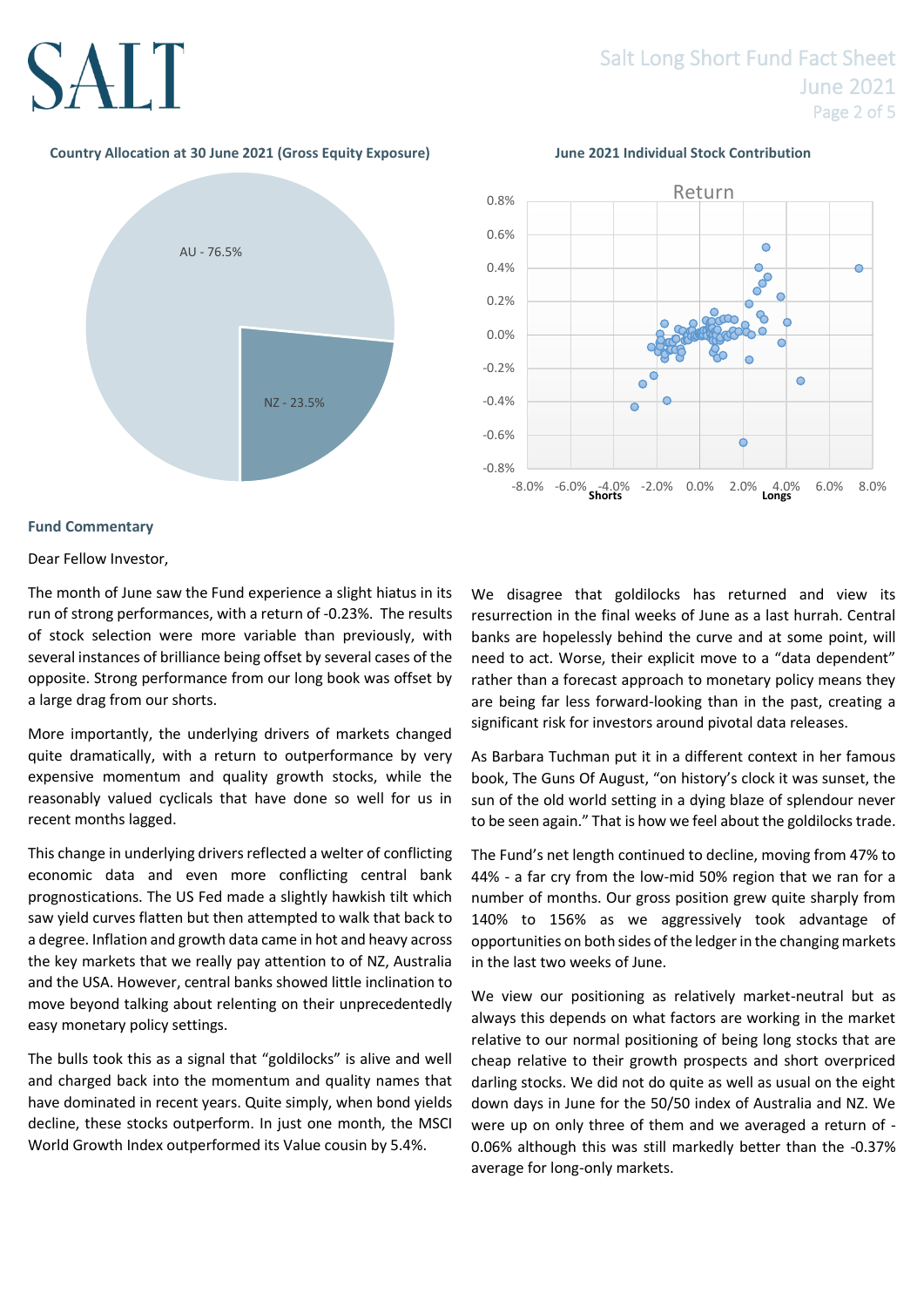## Salt Long Short Fund Fact Sheet June 2021 Page 3 of 5

Interestingly, the first day of July saw a sharp reversal of market drivers, with the long-only return of -0.15% being starkly below the Fund's return of +0.94%. The Fund is continuing to deliver on its mission of providing equity-like returns with no correlation to equity markets and less volatility than them.

SALT

A classic stylised inflation cycle begins with a move higher in commodity prices as demand expands faster than their relatively inelastic supply. This feeds through to PPI inflation and then firms use up their spare capacity and need to both invest and hire more staff. As skilled labour gets used up, wage inflation begins and firms then need to lift their prices. It is this last phase where inflation moves beyond being transitory. With labour being 60- 70% of the cost of everything, this potentially sets the scene for a wage/price spiral. If this occurs as the evidence is suggesting, then central banks will need to act, and the brief hiatus in the performance of cyclicals will be brief indeed.

The ANZ Bank Business Outlook survey for June showed pressures continuing to intensify. A remarkable 86.5% (81.3% in May) of firms expect costs to rise over the next year; 62.8% (57.4%) expect to lift their selling prices; and CPI inflation expectations lifted from 2.22% to 2.41% in just one month. Official GDP growth for the March quarter came in at +1.6% YoY compared to the RBNZ's wildly incorrect projection of -0.6%. They are way behind the curve.

Australia is little different. May employment rose by 115k in what UBS described as a "super boom". Unemployment fell from 5.5% to 5.1% to be just above the post-GFC low, while the participation rate of 66.2% is only just below the record of 66.3%. Yet monetary policy settings remain at emergency levels, with rates out to three years pegged at 0.25%.

The story is the same in the US, with the chart below showing that job openings are not merely at a record, they are smashing all previous levels. As this inevitably translates into employment and wage inflation, upcoming monthly US non-farm payroll releases may be a flashpoint for financial markets.



An irony is that the extreme levels of quantitative easing being carried out by the Fed are pushing on a piece of string in terms of the real economy. Vast amounts of cash are washing around the US banking system but are not being lent. This is driving a

phenomenon of massive reverse repo usage by US banks, which reached almost \$1trn overnight at the end of June. What the Fed is giving with QE, it is having to sterilise with reverse repos, which perhaps betrays that a key reason for continuing QE is to support financial markets. For now.

Perhaps the most extreme example of the madness pervading central banks and thence global financial markets is how Greek 5-year bond yields moved into negative territory during the month despite the country being bankrupt. CPI inflation is only 0.1% but still. This clearly shows the degree to which some prices in financial markets are now administered rather than market determined.

Linking this barrage of macroeconomics back to investment implications, we are becoming more and more convinced that central banks are way behind the curve and may have to tighten surprisingly quickly and dramatically if/when there is an inflation data surprise. In our view, equity markets are not positioned for this.

Most vulnerable are the "GAAP" (growth at any price) companies which have been quite volatile in recent months, swinging wildly as long-term bond yields move in relatively narrow ranges. Vapourware tech companies epitomise this group of stocks. We are heavily net short such names with there being one or two speculative longs only.

The other obvious risk segment are the TINA stocks (there is no alternative) as investors have been forced out of derisory term deposit rates into the superficial seduction of dividend yields. Property is perhaps most vulnerable here although one would not know it as a frenzy of investor activity is seeing cap rates collapse across most segments. This has been a slow train coming and we have been long property in the Fund for some time but have pulled this back to neutral and are not having difficulty finding attractive yields in other special situation areas (e.g. Dalrymple Bay Infrastructure, Redcape Hotels et al).

The final group of stocks to be wary of in a rising rate environment are high quality dependable growth names. There is a price for everything and their valuation multiples have logically expended dramatically in a very low-rate environment as investors pay up for the relative earnings growth certainty. We are net short these names.

Aside from stocks which defy easy categorisation (like many of our longs!) the obvious relative and perhaps absolute beneficiary of the likely change in monetary paradigms is the cyclical segment. As a group their top-line revenue growth from volumes and prices offsets the negative of their discount rate rising. We are comfortably net long this group of stocks. While there is some overlap, we would contrast it slightly with pure value names, who typically have operationally and/or financially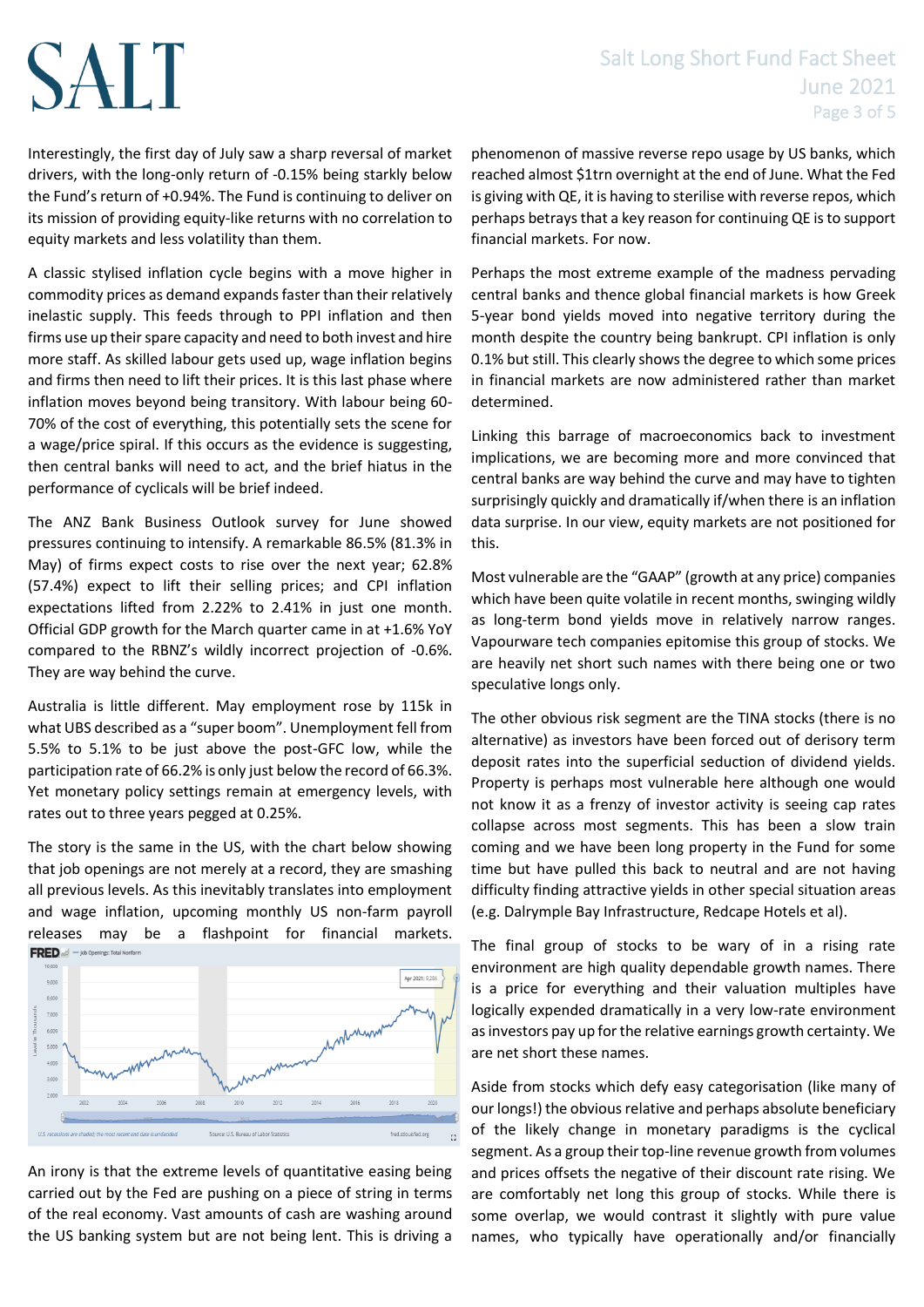### Salt Long Short Fund Fact Sheet June 2021 Page 4 of 5

levered business models and which are often in sunset industries.

**SALT** 

Returning to the performance of the Fund in June, our return of circa -0.15% (pre-tax and costs) saw very strong returns from the long book (+2.51%), which were more than given back by the short book (-2.66%). Our overall "winners to losers" ratio was a solid 57% but there was a skew to having slightly more large losers than large winners.

The largest headwind came from an unfortunately timed long in Genworth Mortgage (GMA, -19.7%). GMA is Australia's largest mortgage insurance company. We have traded a position for some time – buying into weakness and lightening into strength. The basis for the holding is that they have significant positive leverage to the exceptional strength that is playing out in Australian house prices. While there is a moratorium on mortgagee sales post-Covid, the ability to re-sell the dwelling and recoup all that is owed thanks to strong house price inflation should see GMA perform very well. GMA trades at a material discount to its NTA of \$3.43 because they have historically struggled to earn a fair return on capital but our view was that the strength of the housing cycle would make it different this time.

We think we will still ultimately be correct but GMA fell sharply when it announced that their multi-decade client, CBA is putting its mortgage insurance business up for tender when the current contract expires at the end of 2022. The complexities of shifting make it highly likely that GMA retains the business but a haircut is possible. The worst case of losing CBA's business may not actually be the worst case as GMA would then be able to realise its NTA over a period of years. The closing share price of \$2.20 is a 36% discount.

The next three large headwinds came from shorts which in our view have risen to ludicrous valuation levels. Reece (REH, +15.3%) continued to grind inexorably higher but we view the forward PE of 57x Jun21 and 48x Jun22 as being far beyond the pale for a plumbing supplies business where the cycle is relatively close to being as good as it will get.

We built up a modest short in Promedicus (PME, +27.4%) which is a very exciting business allowing advanced interpretation of radiology scans. However, analysts have baked in very strong growth expectations and we view their pace of contract wins as perhaps not being reflective of the implicit upgrades baked into multiples of Jun22 PE of 135x and Jun23 PE of 108x.

Similarly, our modest short in Cochlear (COH, +10.9%) dragged on returns as it remorselessly rose to new highs. Their key competitor, Advanced Bionics has had some product recall issues but these will soon pass into the rear-view mirror and another product cycle will play out. In addition, we do wonder if COH's

Australian roots may hinder their success in future Chinese tenders and the strong A\$ should be unhelpful.

A final headwind of note came from our erstwhile strongly performing long in Shaver Shop (SSG, -7.0%). They had the temerity to deliver a trading update that merely met revenue expectations and was only a modest upgrade to NPAT. At the moment, Australia is all about the next data point relative to expectations and this can often result in a lack of perspective. What we see is a business generating \$30-35m free cashflow on a market cap of \$129m with no gearing. There should still be reasonable growth as even though they will come off the Covid highs, they will get the full year benefit of buying out their remaining (highest performing) franchisees, new stores, lower rents and strong on-line growth. A cash PE of 4.0x at the midpoint is incredibly cheap in this market.

The largest tailwind came from our at-times painful long in Emeco (EHL, +17.2%) finally beginning to work. Our thesis has been that they are gradually diversifying away from their coal equipment exposures into base metals and gold. Meanwhile, coal prices have picked up sharply, meaning activity over the next year or two will likely be robust as EHL transitions. We were a touch worried about evidence of rampant wage inflation but took solace from EHL's exposure to this being relatively limited compared to most mining services peers. An update during the month saw them reiterate guidance and refinance some usuriously expensive debt on far more favourable terms.

The second key positive was our extremely successful investment in Intega Group (ITG, +14.6%) which has been a gift that keeps on giving. Their cousin Cardno announced a strategic review following the receipt of takeover approaches and ITG also announced a review, "with the objective of maximising shareholder value including by ownership options for Intega." ITG also announced that the business is performing well and that they are well placed to benefit from a strong pipeline of infrastructure investment. We are hopeful of a strong bid.

Other positives were led by a rebound in our large long in Tower, (TWR, +5.5%). We remain highly attracted to TWR investing their surplus capital and delivering strong organic and inorganic growth. However, the market has chosen to put a multiple on a heavy claims year and the claims cost cycle is against them for the next 12 months until they and the entire industry can reprice. Other winners were longs in EQT Holdings (EQT, +13.3%). Elanor Commercial Property (ECF, +8.1%) and Turners (TRA, +10.0%).

Thank you for your continued support of the Fund. June was a choppy month which experienced a change in the underlying drivers of equity markets. The Fund held up relatively well in this context and we believe we remain well-placed given our outlook remains clearly for a pick-up in inflationary pressures, a